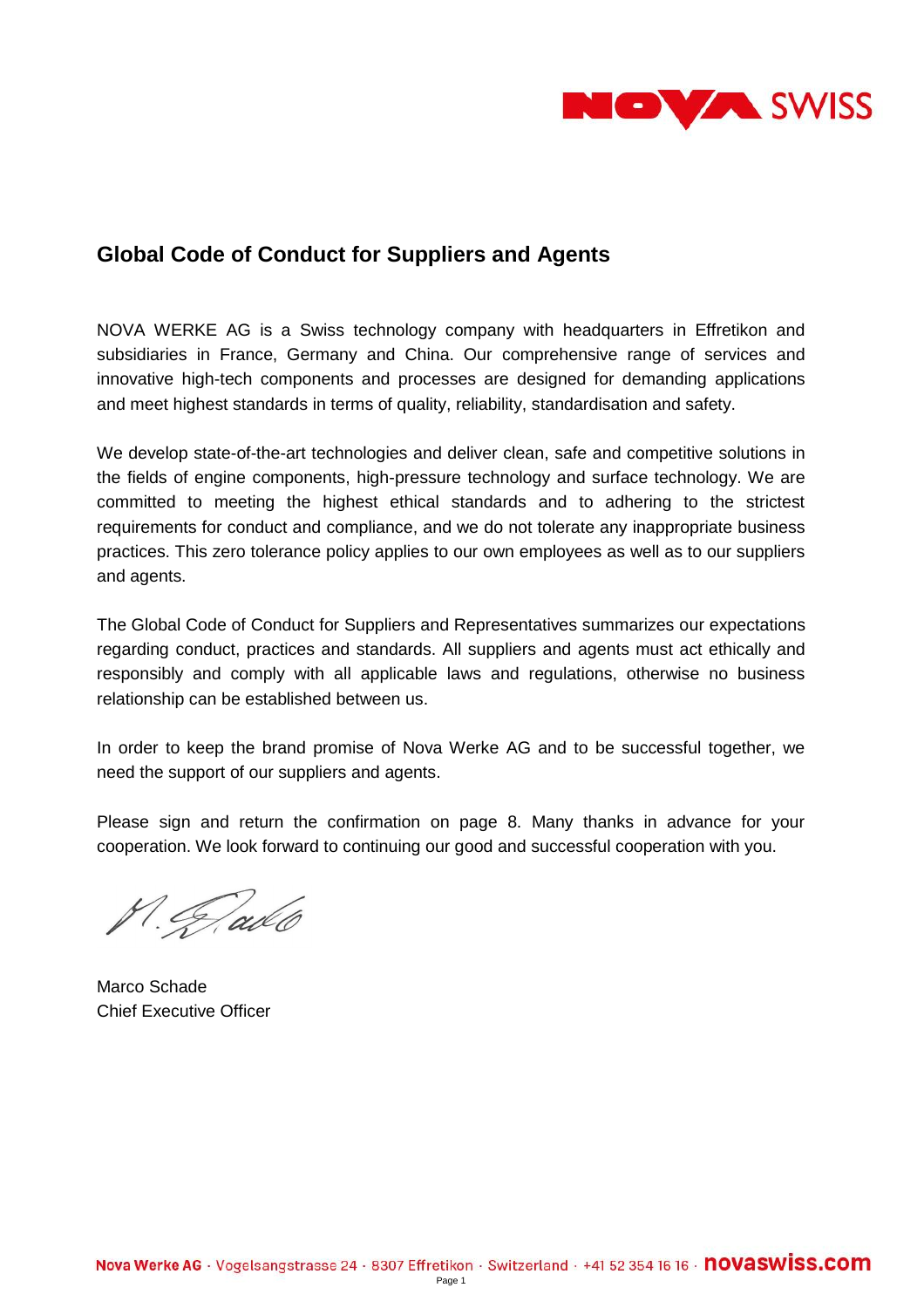

# **Content**

| 3.1 Working with customers, suppliers, partners and communities4              |
|-------------------------------------------------------------------------------|
|                                                                               |
|                                                                               |
|                                                                               |
|                                                                               |
|                                                                               |
|                                                                               |
|                                                                               |
|                                                                               |
|                                                                               |
| 4.2 Safeguarding our resources and respecting the confidential information of |
|                                                                               |
|                                                                               |
|                                                                               |
|                                                                               |
|                                                                               |
|                                                                               |
|                                                                               |
|                                                                               |
|                                                                               |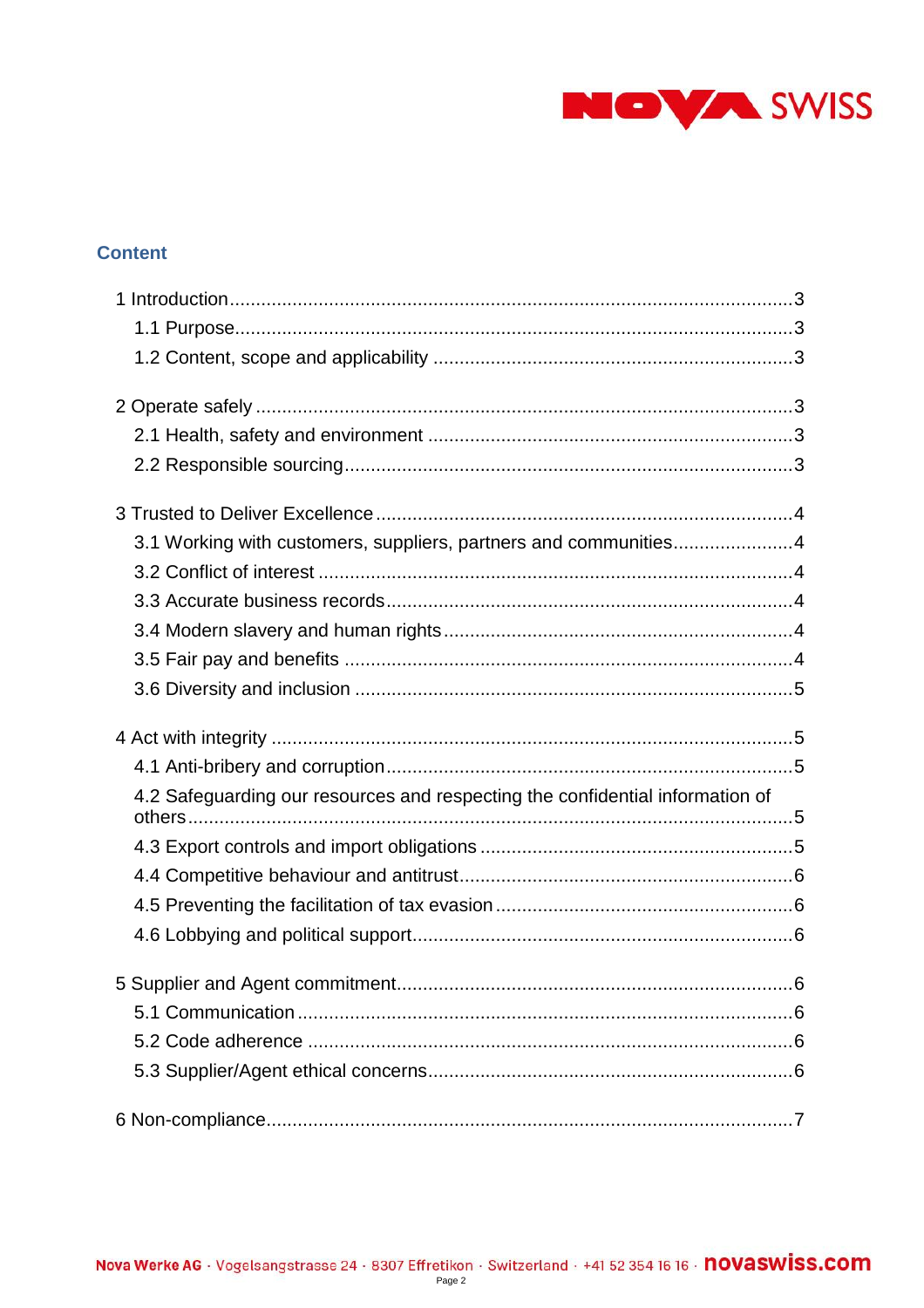

# <span id="page-2-0"></span>**1 Introduction**

We set high standards for the way we do business. This Global Code of Conduct sets out minimum standards of behaviour and practices we require from our suppliers and agents.

### <span id="page-2-1"></span>**1.1 Purpose**

The Code specifies the minimum standards of behaviour Nova Werke AG requires of our suppliers and agents. The requirements identified in the Code are based on the principles of Nova Werke AG's Global Code of Conduct. The purpose of the Code is to communicate Nova Werke AG's requirements and expectations to the global supply chain; it is freely available to view and can be downloaded from our website (www.novaswiss.com). Suppliers and agents are required to adhere and comply with the principles set out in this document.

### <span id="page-2-2"></span>**1.2 Content, scope and applicability**

The Code is applicable to all suppliers and agents who supply products or services related to Nova Werke AG's contracts or purchase orders.

## <span id="page-2-3"></span>**2 Operate safely**

All suppliers must make proper provision for the health, safety and welfare of their employees, contractors, visitors and those in the community who may be affected by their operations. We expect suppliers and agents to comply with legal and industry requirements and seek to implement best practice in their industries.

### <span id="page-2-4"></span>**2.1 Health, safety and environment**

Safe operation management is a priority for us. Our vision is a working environment without accidents, injuries, work-related illnesses or incidents. We create a safe and healthy working environment that does not cause injury, work-related illness or environmental damage, and we prevent or limit the negative effects of our products and services as much as possible. We expect our suppliers and agents to take personal and collective responsibility for ensuring that we achieve our health, safety and environmental objectives. We also expect them to commit to risk management in this area and to proactively protect the health, safety and welfare of their employees, contractors, visitors and all those affected by their operations. Suppliers and agents must also operate with environmentally sound procedures and practices.

### <span id="page-2-5"></span>**2.2 Responsible sourcing**

Nova Werke AG is committed to responsible procurement of materials. The products delivered to us must consist of materials that have been responsibly procured and are "conflict-free" according to OECD guidelines, REACH and RoHS conform. If the 'product chain' of the delivered materials is "indeterminable" or otherwise unknown, the supplier is obliged either to obtain the relevant certifications or to stop using these materials.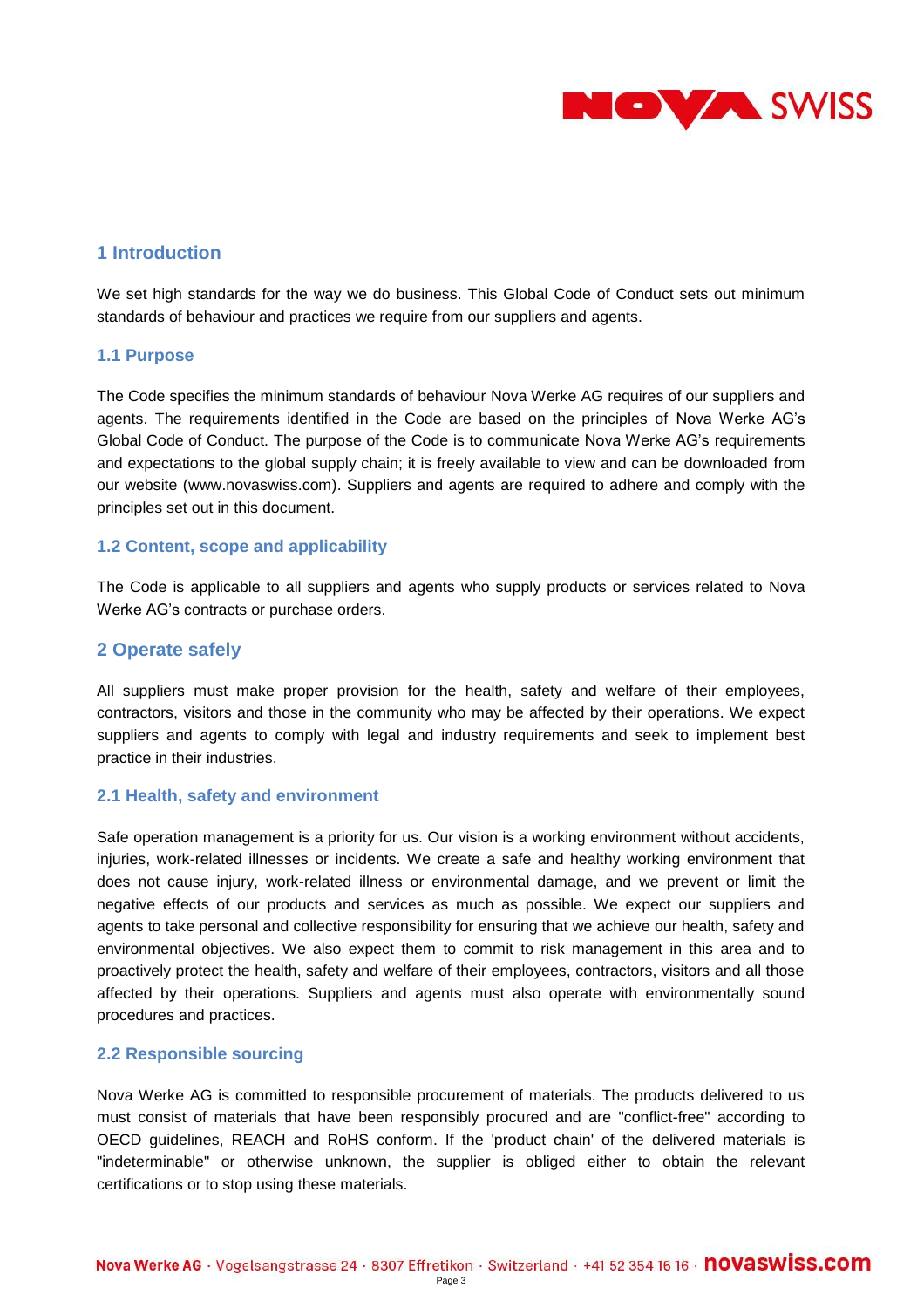

# <span id="page-3-0"></span>**3 Trusted to Deliver Excellence**

We treat all our customers, suppliers and partners fairly and honestly. We expect our suppliers and agents to behave in the same way and only work with suppliers and partners whose values and conduct meet high ethical standards.

### <span id="page-3-1"></span>**3.1 Working with customers, suppliers, partners and communities**

We behave fairly and with integrity in the competition for orders. The selection of new suppliers and agents is only made after a thorough examination. We take appropriate measures to ensure that we only select those suppliers and agents whose corporate values and conduct meet high ethical standards. Suppliers and agents may only work with employees, agents, brokers, consultants, representatives, dealers, cooperation partners, contractors, suppliers, consortia and joint venture partners who meet our and their standards of reputation and conduct.

### <span id="page-3-2"></span>**3.2 Conflict of interest**

We avoid situations in which it might appear that conflicts of interest could influence our business decisions or our conduct or prevent us from acting in the best interest of Nova Werke AG. If we believe that there is a (potential) conflict of interest, we address this. There must also be no conflicts of interest in the companies of suppliers and agents. If they do occur, however, they must be resolved in an appropriate manner.

### <span id="page-3-3"></span>**3.3 Accurate business records**

We record our business transactions correctly and completely. Suppliers and agents must keep correct and complete records of their business transactions, too.

### <span id="page-3-4"></span>**3.4 Modern slavery and human rights**

We reject all forms of child labour and practices that are contrary to child development. Suppliers and agents must never use or promote practices that are contrary to child development. Suppliers and agents shall not employ children under the age of 15 or, in countries where compulsory education is longer, before the end of compulsory education. We believe that all employment relationships should be voluntary. Suppliers and agents must not use any form of involuntary labour, such as forced labour, prison labour, or bonded labour.

### <span id="page-3-5"></span>**3.5 Fair pay and benefits**

We know that skills, commitment and performance have to be fairly rewarded. The wages of the supplier and the agents must meet local minimum wage requirements. Overtime must be voluntary and adequately remunerated. Regular working hours and overtime must not exceed the legal limits.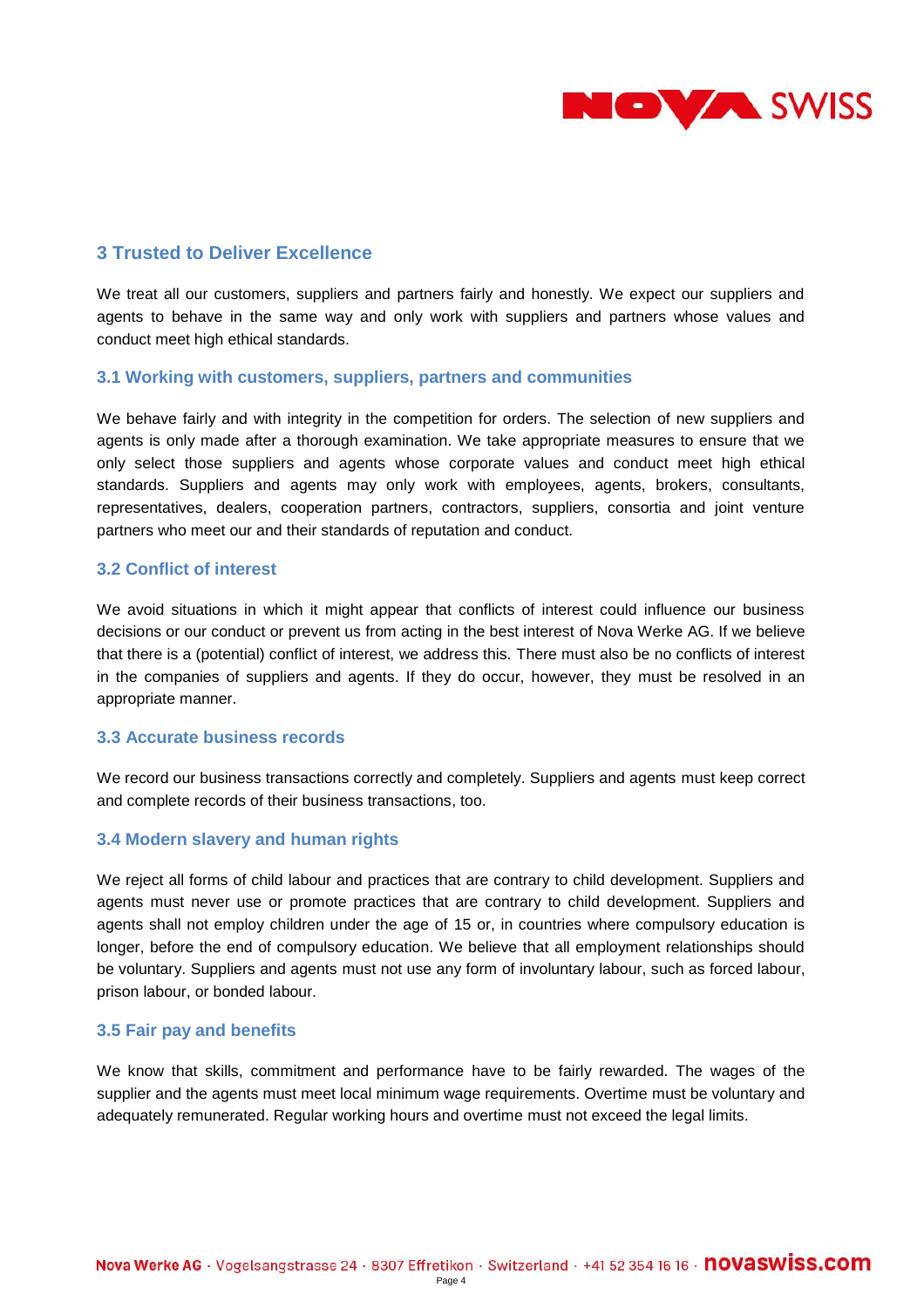

### <span id="page-4-0"></span>**3.6 Diversity and inclusion**

We treat each other openly, honestly and politely. We expect our suppliers and agents to promote equal opportunities for all employees and to value diversity. We do not tolerate mobbing, harassment or unlawful discrimination. Harassment or discrimination against employees, including all forms of physical, verbal or psychological abuse, must not be tolerated.

# <span id="page-4-1"></span>**4 Act with integrity**

For the good reputation and long-term success of our company, it is essential to comply with high ethical standards of conduct and laws and regulations. We expect our suppliers and agents to behave ethically, comply with laws and industry standards, and implement best practices in their industries.

### <span id="page-4-2"></span>**4.1 Anti-bribery and corruption**

Our company tolerates neither bribery nor corruption. We will never offer, give or accept valuables or gifts if this is, or could be, considered as an inappropriate influence on business decisions. Suppliers and agents must conduct their business honestly, fairly and without any form of corruption or bribery. Suppliers and agents may only accept gifts or entertainment if this is disclosed transparently and is in compliance with the law. If gifts or entertainment are offered, it must not be made with the intention of unduly influencing business decisions, nor should it be interpreted as such. Suppliers and agents may not offer or make any accelerated payments.

### <span id="page-4-3"></span>**4.2 Safeguarding our resources and respecting the confidential information of others**

Our technologies, intellectual properties and confidential operational information are essential resources to our business and we protect them from unauthorized access, use and disclosure. We protect the confidential information in our possession, including data from customers, suppliers, joint ventures and others. We disclose this information only internally to the extent permitted and never externally without authorization. We will not attempt to obtain or use information from any other person or organization, including competitors, if we know that it is confidential or restricted. Suppliers and agents must protect our resources and information and ensure that all data and documents are kept secure. Suppliers and agents must keep confidential information confidential and must never use information they are not supposed to have. Suppliers and agents must enter into appropriate confidentiality or non-disclosure agreements to maintain our confidentiality and protect our internal information and intellectual property.

### <span id="page-4-4"></span>**4.3 Export controls and import obligations**

We are committed to compliance with export and import regulations, ordinances and procedures that apply to our company worldwide. When exporting goods or technology, suppliers and agents must comply with all applicable export regulations and obtain all necessary permits and approvals in order to enable rapid and compliant delivery of their products. If required for a permit or authorization, the supplier and agent must also have all necessary processes in place to allow access to export-restricted goods or technology only to authorized employees or other authorized persons.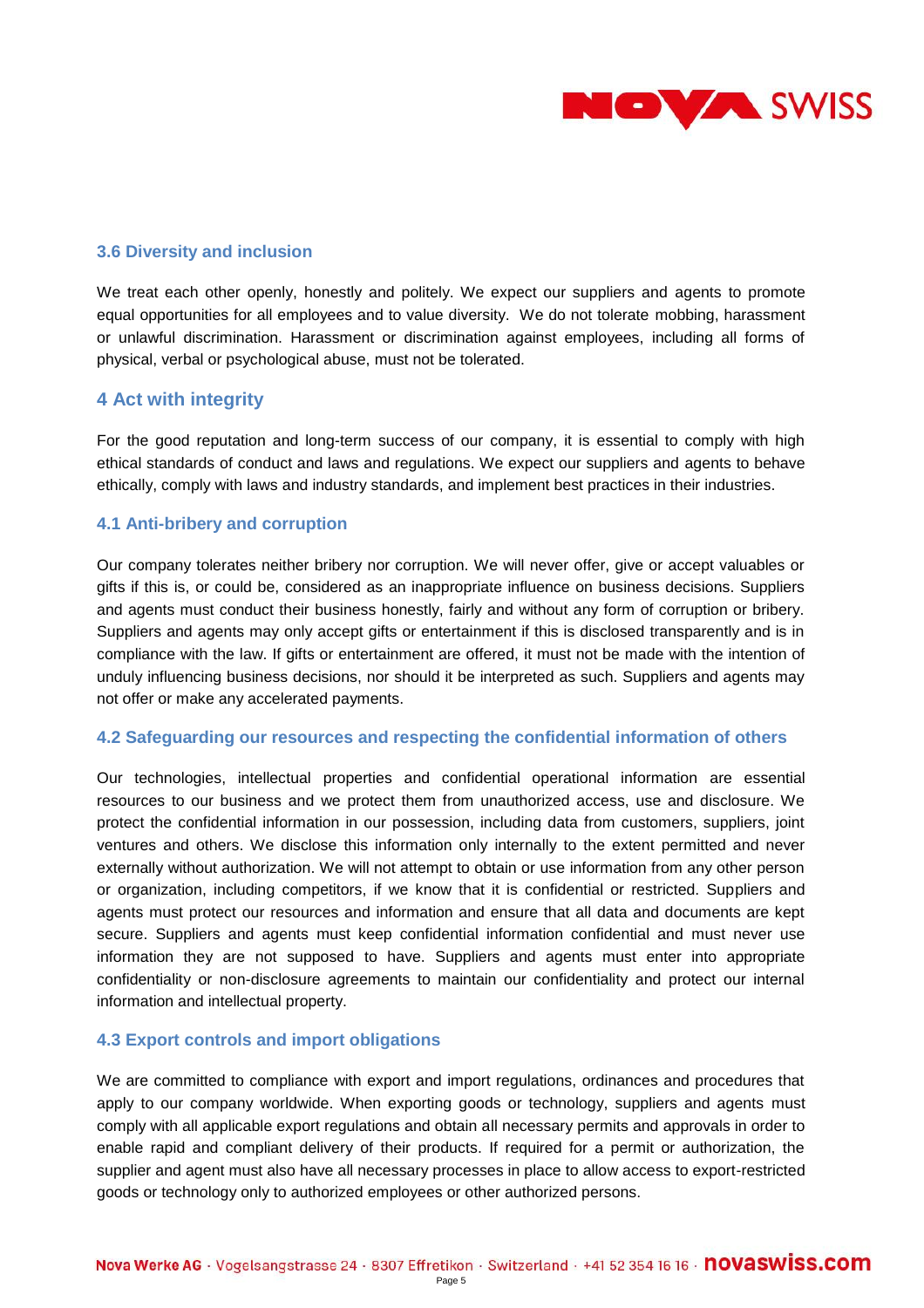

### <span id="page-5-0"></span>**4.4 Competitive behaviour and antitrust**

We conduct our business in accordance with competition (antitrust) law. Suppliers and agents must comply with competition law (antitrust law) in the countries in which they have sites or to which they sell products. Suppliers and agents may not coordinate their market conduct with competitors or their own suppliers in a way that unlawfully restricts competition.

### <span id="page-5-1"></span>**4.5 Preventing the facilitation of tax evasion**

We will not knowingly assist our customers, suppliers or others to evade taxes, i.e. to pay lower or no tax fraudulently. Suppliers and agents must not approach us with the desire to assist them in any way in tax evasion. Suppliers and agents may only issue invoices and other contractual documents that correctly reflect the agreed business situation and do not contain false information. Suppliers and agents may not knowingly assist others in tax evasion.

### <span id="page-5-2"></span>**4.6 Lobbying and political support**

We are committed to lobbying only within the legal framework and to behave ethically in all interactions with governments, authorities and their representatives. Suppliers and agents must comply with applicable law in all forms of lobbying. We expect suppliers and agents to conduct themselves ethically in all interactions with governments, agencies and their representatives.

### <span id="page-5-3"></span>**5 Supplier and Agent commitment**

### <span id="page-5-4"></span>**5.1 Communication**

Suppliers and agents must make our "Global Code of Conduct" available to their employees.

### <span id="page-5-5"></span>**5.2 Code adherence**

Suppliers and representatives must comply with all aspects of the Global Code of Conduct of Nova Werke AG. We reserve the right to verify compliance with this Code of Conduct for suppliers and agents.

#### <span id="page-5-6"></span>**5.3 Supplier/Agent ethical concerns**

We address any concerns or violations of the principles of this Code without fear of retaliation and expect the same from our suppliers and agents. Retaliation against anyone who openly raises concerns will not be tolerated. Suppliers and agents may raise questions or concerns by contacting their contacts at Nova Werke AG by telephone or e-mail. We will treat these concerns confidentially and, if desired, anonymously.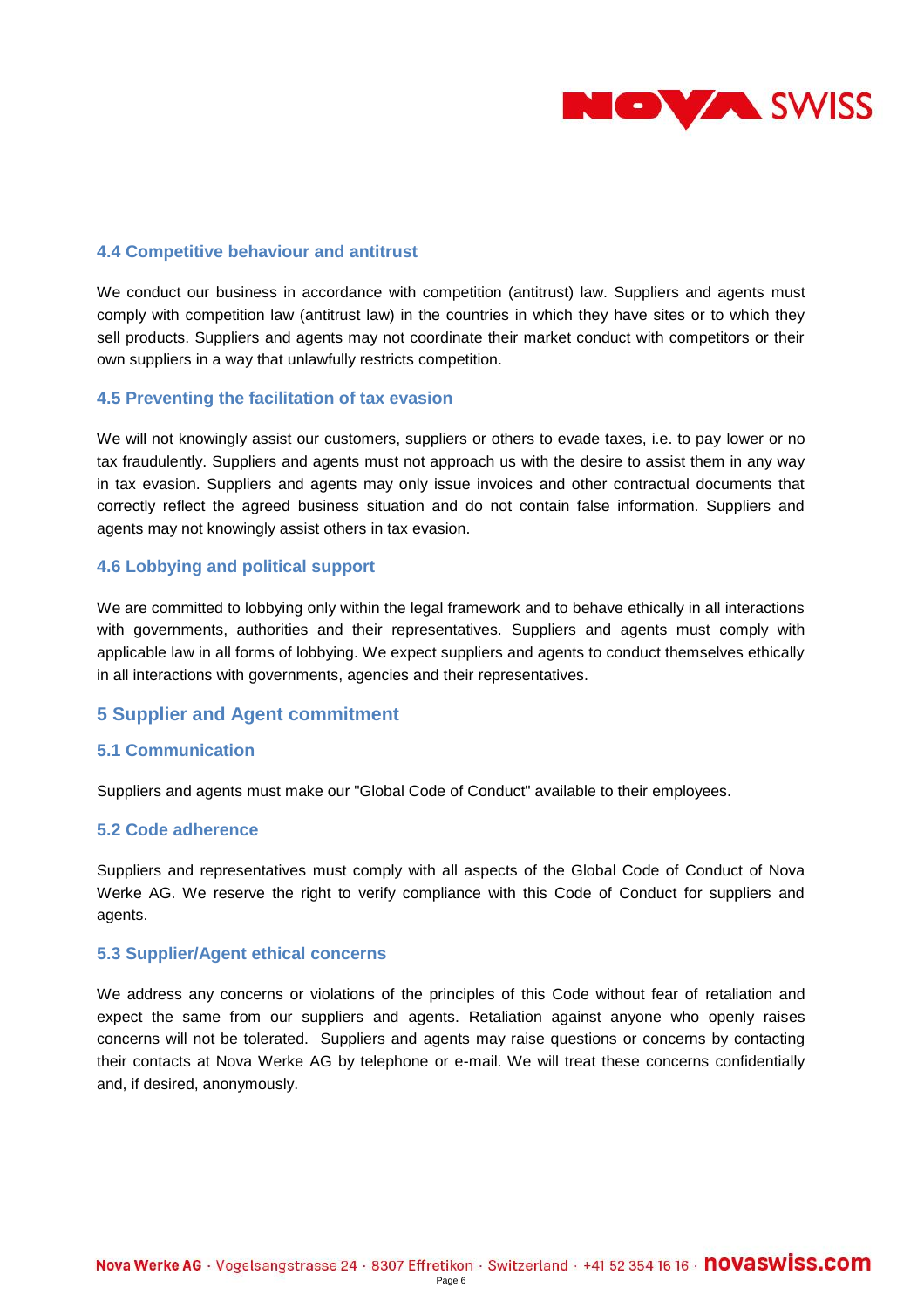

# <span id="page-6-0"></span>**6 Non-compliance**

Any non-compliance by the business partner with the rules set out in this Code of Conduct will be considered a serious breach of the agreements. In the event that the Business Partner does not correct this non-compliance, Nova Werke AG will terminate the cooperation with immediate effect.

February 2020